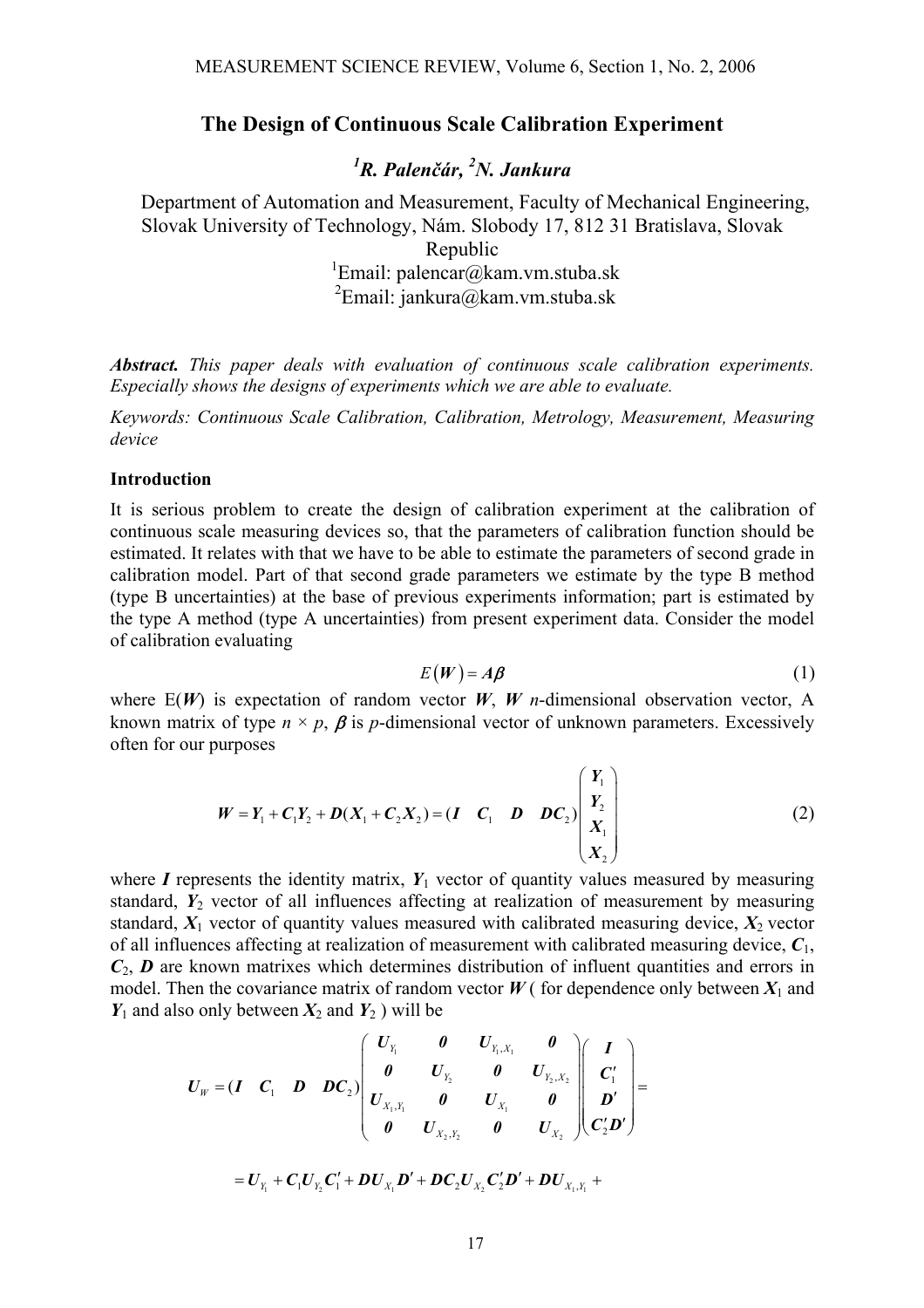$$
+U_{Y_1, X_1}\mathbf{D}' + \mathbf{D}C_2U_{X_2, Y_2}\mathbf{C}'_1 + \mathbf{C}_1U_{Y_2, X_2}\mathbf{C}'_2\mathbf{D}' =
$$
\n
$$
= \sigma_Y^2\mathbf{H}_{Y_1} + u_Y^2\mathbf{C}_1\mathbf{H}_{Y_2}\mathbf{C}'_1 + \sigma_X^2\mathbf{D}\mathbf{H}_{X_1}\mathbf{D}' + u_X^2\mathbf{D}\mathbf{C}_2\mathbf{H}_{X_2}\mathbf{C}'_2\mathbf{D}' +
$$
\n
$$
+ \sigma_{X,Y}(\mathbf{D}\mathbf{H}_{X_1, Y_1} + \mathbf{H}_{Y_1, X_1}\mathbf{D}') + u_{X,Y}(\mathbf{D}\mathbf{C}_2\mathbf{H}_{X_2, Y_2}\mathbf{C}'_1 + \mathbf{C}_1\mathbf{H}_{Y_2, X_2}\mathbf{C}'_2\mathbf{D}')
$$
\n(3)

where *A*<sup> $\prime$ </sup> represents transposition of matrix *A* segments,  $\sigma_Y^2 H_{Y_1}$  is the type A covariance matrix for measurements made by standard,  $u_Y^2 H_{Y_2}$  is the type B covariance matrix for measurements made by standard,  $\sigma_X^2 H_{X_1}$  is type A covariance matrix for measurements made by calibrated measuring device,  $u_x^2 H_{x_2}$  is the type B covariance matrix for measurements made by calibrated measuring device,  $\sigma_{X,Y} H_{X_1,Y_1}$  is the type A covariance matrix measurements made by standard and a calibrated measuring device, for which is given  $\sigma_{X,Y}$   $\mathbf{H}_{X_1,Y_1} = \sigma_{X,Y}$   $\mathbf{H}'_{Y_1,X_1}$ ,  $u_{Y,X}$   $\mathbf{H}_{X_2,Y_2}$  is the type B covariance matrix for measurements made by standard and a calibrated measuring device, for which is given  $u_{Y,X} H_{X_2,Y_2} = u_{Y,X} H'_{Y_2,X_2}$ . We assume known uncertainties and covariances of type B and knowledge of weights (matrixes *H*) between uncertainties or covariances of type A but not for parameters  $\sigma_X^2$ ,  $\sigma_Y^2$ ,  $\sigma_{XY}$ , in covariance matrix (3) .

For entry in form

 $W = Y_1 + DX_1 + C_1Y_2 + DC_2X_2 = (I, D)(Y_1, X_1)' + (C_1, DC_2)(Y_2, X_2)' = Z_1 + CZ_2$  (4) and covariance matrix for independence between  $Z_1$  and  $Z_2$  will be

$$
U_{W} = (I, D) \begin{pmatrix} U_{Y_{1}} & U_{Y_{1}, X_{1}} \\ U_{X_{1}, Y_{1}} & U_{X_{1}} \end{pmatrix} \begin{pmatrix} I \\ D' \end{pmatrix} + (C_{1}, DC_{2}) \begin{pmatrix} U_{Y_{2}} & U_{Y_{2}, X_{2}} \\ U_{X_{2}, Y_{2}} & U_{X_{2}} \end{pmatrix} \begin{pmatrix} C_{1} \\ C'_{2} D' \end{pmatrix} = U_{Z_{1}} + CU_{Z_{2}} C' \qquad (5)
$$

about  $U_{z_1}$  we assume that is in the form

$$
\boldsymbol{U}_{Z_1} = (\boldsymbol{I}, \boldsymbol{D}) \begin{pmatrix} \sigma_Y^2 \boldsymbol{H}_{Y_1} & \sigma_{X,Y} \boldsymbol{H}_{Y_1,X_1} \\ \sigma_{X,Y} \boldsymbol{H}_{X_1,Y_1} & \sigma_X^2 \boldsymbol{H}_{X_1} \end{pmatrix} \begin{pmatrix} \boldsymbol{I} \\ \boldsymbol{D}' \end{pmatrix}
$$

where *I* is identity matrix,  $U_z$  is the type A covariance matrix and  $U_z$  is the type B covariance matrix. Covariance matrix (5) is known, but not for the second grade parameters  $\sigma_X^2$ ,  $\sigma_Y^2$ ,  $\sigma_{XY}$ . We can't find estimates of these parameters in generally. We will show in which calibration experiments it is posible, in the next.

#### **The Evaluation of Continuous Scale Calibration Model**

For needs in calibration evaluating by continuous scale measuring devices in practice at nowadays are using folowing cases of calibration model.

- 1) We know covariance matrix  $U_W$  (3) of observation vector  $W$
- 2) We know weight matrix *H* of observation vector *W* for which is given  $U_w = \sigma^2 H$ and  $\sigma^2$  we don't need to know
- 3) In special case if observation vector *W* is in form (4), and exists such a matrix *Q*, that

$$
C = AQ \tag{6}
$$

where  $\vec{A}$  is the design matrix of calibration model (1) and  $\vec{C}$  is known matrix in relation (4).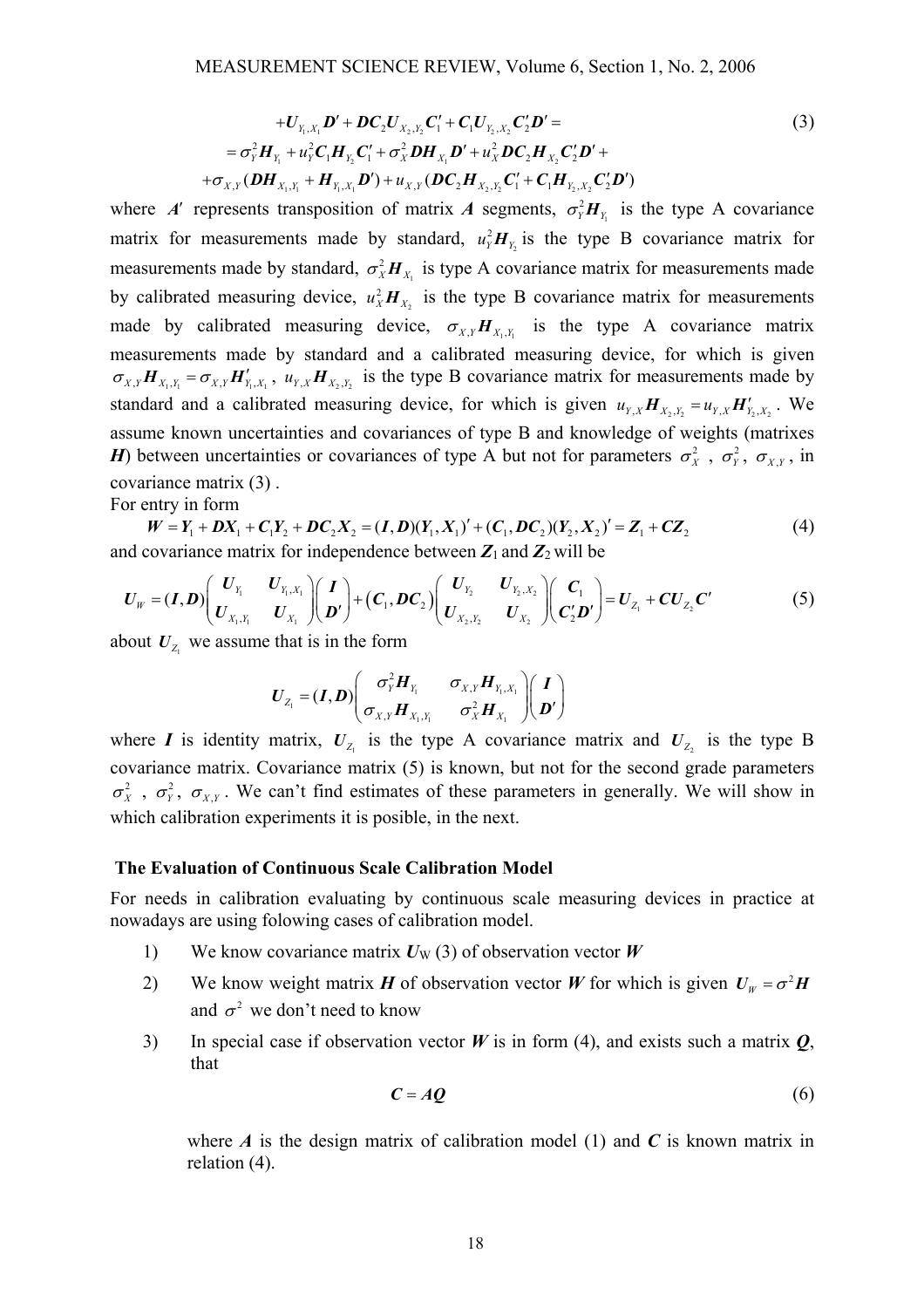We can evaluate this cases (see [1], [2], [3]).

# **The Design of Continuous Scale Calibration Experiment**

We are not able to evaluate the calibration experiment always. We can evaluate the calibration in three cases stated in chapter 2. The mathematical statistics can offer another solutions, which should be suitable for continuous scale calibration, besides that. Inasmuch as in metrological practice are not always use the modern results of statistical theory enaugh, we show here possible designs of calibration experiment, which is possible to evaluate at the base of mathemathical statistic results stated in chapter 2. The most frequently are calibration experiment models in generally dividing in to :

- B) Models with replication of measurement in values of measured quantity (in measured points). This case is posible to evaluate if at least 10 replication of measurement in values of measured quantity are done. We use standard statistical estimates for estimation of  $\sigma_X^2$ ,  $\sigma_Y^2$ ,  $\sigma_{XY}$  from replication of measurement, see e.g. [1] pg.31 and pg.115.
- B) Models without replication of measurement in values of measured quantity (in measured points).Consider these folowing situations for this case
	- 1) The type B uncertainties and covariances have no influence on estimate of model parameters (1. and 2. grade)
	- 2) The type B uncertainties and covariances have influence on estimate of model parameters (1. and 2. grade)

Case B.1.) denotes that is sufficient to know part of covariance matrix (3) for calibration model parameters estimates

$$
\boldsymbol{U}_W = \sigma_Y^2 \boldsymbol{H}_{Y_1} + \sigma_X^2 \boldsymbol{D} \boldsymbol{H}_{X_1} \boldsymbol{D}' + \sigma_{X,Y} \boldsymbol{H}_{X_1,Y_1}
$$
\n<sup>(7)</sup>

Case B.1.) we may have consider when the type B uncertainties and type B covariances are negligible owe to the type A uncertainties and covariances. This case arise too, when for observation vector  $W$  in form (4) is fulfilled the condition (6).

For case B.1.) may have arise these situations

- a) The type A uncertainty of standard measuring device is zero (e.g. standard is mass measure), the type A covariance is zero (in this case this condition flows from previous condition). We can evaluate this calibration design and it answer to 2.case calibration evaluating from chapter 2.
- b) The type A covariance is zero and we know rate between the type A uncertainties of calibrated measuring device and standard  $k = \frac{S_X}{S_X}$ *Y*  $k = \frac{\sigma_X}{\sigma_Y}$ . We can evaluate this

calibration design and it answer to 2.case calibration evaluating from chapter 2.

- c) The type A covariance is zero and we know that the matrixes of weights for standard and for calibrated measuring device are the same, so  $H<sub>X</sub> = DH<sub>X</sub> D'$ . We can evaluate this calibration design and it answer to 2.case calibration evaluating from chapter 2.
- d) We can evaluate calibration experiment only in a), b), c) cases, for case B.1.). We can evaluate another cases only if we replicate the measurement, for case B.1.).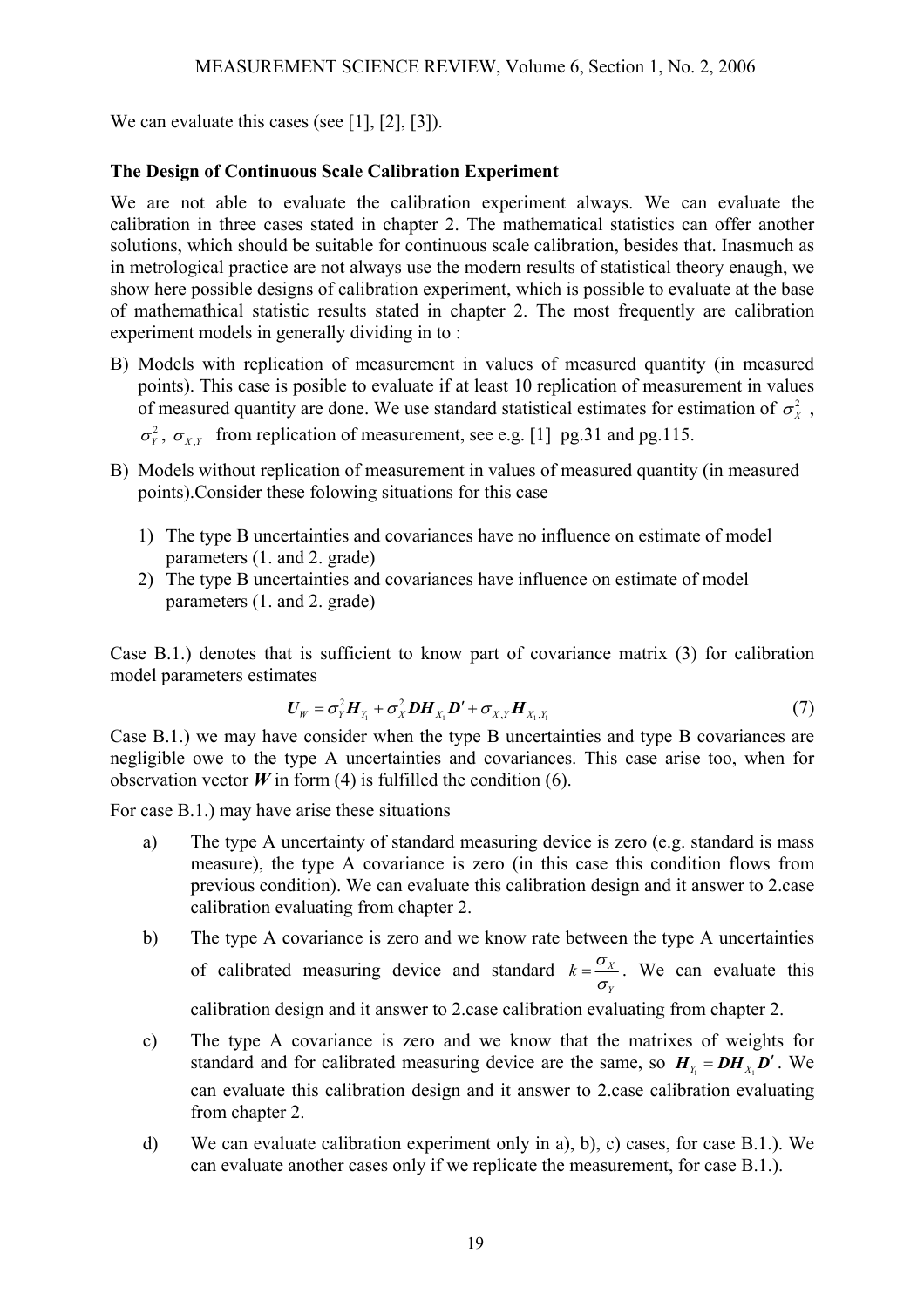Case B.2.) denotes that we will consider covariance matrix in form (3) or (5) for calibration model parameters estimates. We assume that in matrix (3) we know all matrixes and parameters without parameters  $\sigma_X^2$ ,  $\sigma_Y^2$  and  $\sigma_{XY}$  which denotes the parameters of uncertainties earned by the type A method (by statistical analysis) from present calibration experiment data.

For case B.2) may have arise these situations

a) We know the type B and type A uncertainties rates for standard and calibrated measuring device. We know type B covariance to type A covariance rate between standard and calibrated measuring device. In this are known rates

$$
k_{Y} = \frac{u_{Y}^{2}}{\sigma_{Y}^{2}}, k_{x} = \frac{u_{X}^{2}}{\sigma_{X}^{2}}, k_{X,Y} = \frac{u_{X,Y}}{\sigma_{X,Y}}
$$

We can evaluate this calibration design and it answer to 2.case calibration evaluating from chapter 2.

Especially if the type B uncertainty of calibrated measuring device is zero, what arise in cases when data of calibrated measuring device was observated directly from calibrated measuring device then will be  $k_x = 0$  and it is necessary to know rate between the type A uncertainties of standard and calibrated measuring device.

This case may have arise even in situation that we know in place of the rate  $u_{XY}/\sigma_{XY}$ , the type A covariance to type A uncertainties rate of standard or calibrated measuring device  $\sigma_{X,Y}/\sigma_Y^2$ , or  $\sigma_{X,Y}/\sigma_X^2$ .

Special case is when the type A covariance is zero ( $\sigma_{X,Y} H_{X,X} = 0$ ). We can evaluate this calibration design and it answer to 2.case calibration evaluating from chapter 2.

b) We can evaluate calibration experiment only in a) case, for case B.2.). We can evaluate another cases only if we replicate the measurement, for case B.2.).

## **Conclusion**

In paper are described the designs of calibration experiment suitable for the calibration evaluating. The calibration we can always evaluate when measurements are adequately replicated in calibration points. Other situation arises when we can't replicate the measurements or the replication is financially demanding. When we don't replicate the measurement and uncertainties of type B has not influence on the estimates of model parameters, is sufficient if the type A uncertainty of standard is zero or if we know the rate between the type A uncertainty of calibrated measuring device and standard, and we assume the type A covariance between standard and calibrated measuring device is zero in both cases, then we can evaluate the calibration experiment. If the type A covariance between standard and calibrated measuring device are not zeros we need to know their rate to uncertainty of standard or calibrated measuring device. In case when we don't replicate the measurements and the type B uncertainty has influence on the calibration function estimates, we can evaluate when we know the rates between the type B uncertainty and the type A uncertainty for standard and calibrated measuring device, and rate between the type B and type A covariances between standard and calibrated measuring device. If we would not knew the rate between the type B and type A covariances between standard and calibrated measuring device then is sufficient if we would knew rate of the type A covariance to the type A uncertainty of standard or rate to the type A uncertainty of calibrated measuring device. For all marked cases